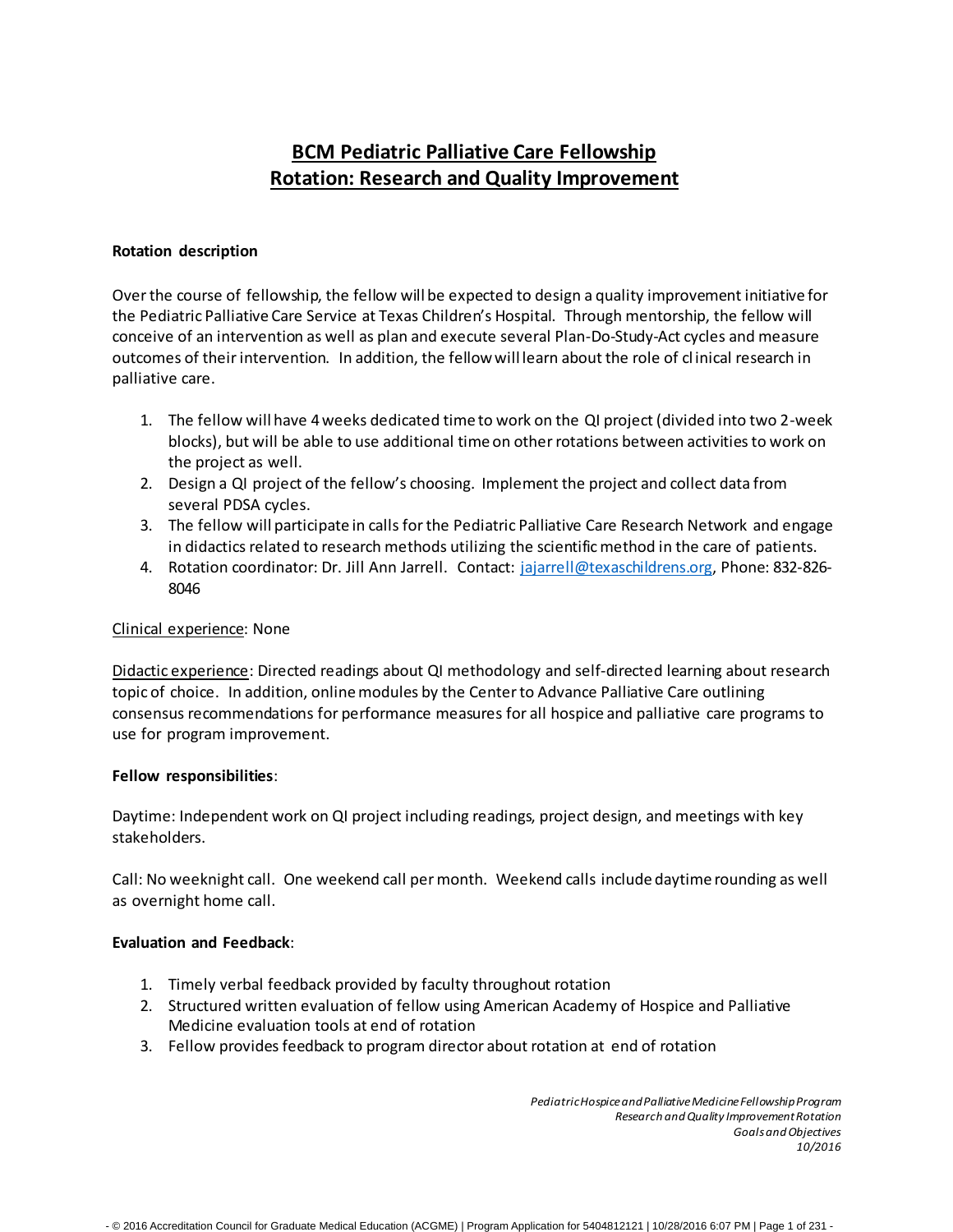## **Goals and Objectives**

## **Rotation: Research and Quality Improvement**

## **Goals and objectives based on Pediatric Hospice and Palliative Medicine Competencies, version 2.0**

**Competency 1: Patient and family care:** The fellow should demonstrate compassionate, appropriate, and effective care based on existing evidence base in pediatric palliativemedicine and aimed at maximizing the well-being and quality of life for patients with chronic, complex, and/or life-threatening conditions and their families. The fellow should provide care in collaboration with other subspecialists and within an interdisciplinary team.

**Objectives**: Although the focus of this rotation is not direct patient care, clinical aspects will be addressed in the process of choosing an appropriate quality improvement project. Thus, a t the completion of this rotation, the palliative care fellow will be able to:

- 1. Consider health care delivery, management of specific disease processes, screening for palliative care needs or other aspects of health care as an area to study
- 2. Formulate a complete care plan utilizing evidence-based palliative medicine and including all members of an interdisciplinary team.
- 3. Utilize quality improvement methodology do improve patient care on the Pediatric Advanced Care Team, the pediatric palliative care consult service at Texas Children's Hospital. A. The fellow will describe the problem they are seeking to address and how an improvement initiative would result in improved patient care.

**Competency 2: Medical knowledge:** The fellow should demonstrate knowledge about established and evolving biomedical, clinical, population, and social-behavioral sciences relevant to the care of patients with life-threatening conditions and to their families, and relate this knowledge to the hospice and palliative care practice.

**Objectives:** At the completion of thisrotation, the palliative care fellow will be able to:

- 1. Describe the scope and practice of pediatric palliative care including pain and symptom management, psychosocial stressors, spiritual distress, and grief.
- 2. Recognize the role and importance of an interdisciplinary team in developing, conducting, and executing a quality improvement initiative in pediatric palliative care.
- 3. Describe evidence-based quality improvement methodologies and demonstrate knowledge of their use.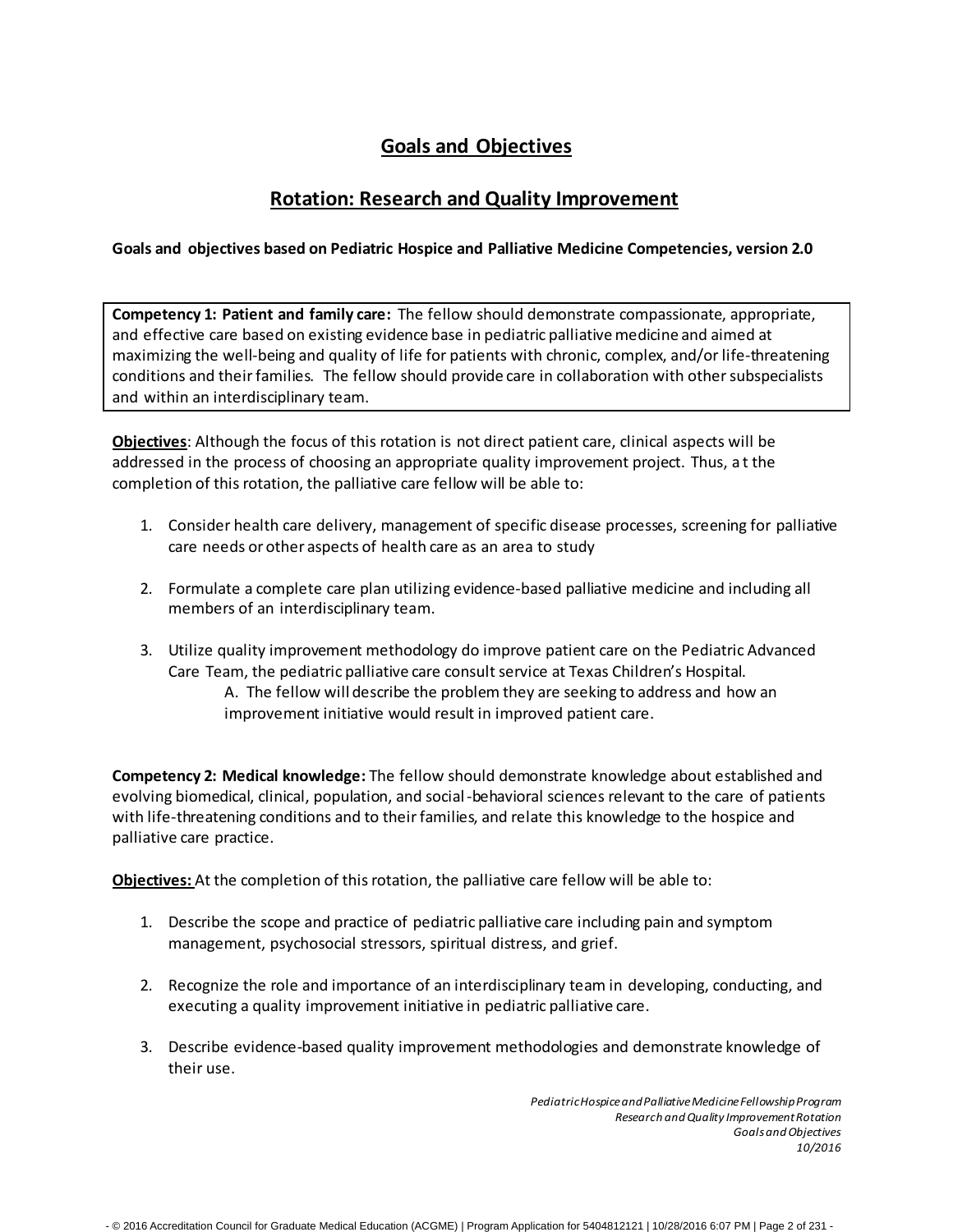**Competency 3: Practice-based learning and improvement:** The fellow should be able to investigate, evaluate, and continuously improve personal practices in caring for patients and families and appraise and assimilate scientific evidence relative to palliative care.

**Objectives**: At the completion of thisrotation, the palliative care fellow will be able to:

- 1. Utilize self-evaluation and feedback from interdisciplinary team to appraise his/her performance and continually improve.
- 2. Demonstrate a habit of critical thinking, evidence-based decision-making, and continuous quality improvement. Identify and efficiently locate the best available information resources to address one's question in developing a research project.
- 3. Design and implement a quality improvement project related to a palliati ve care topic of their choosing.
	- A. Create list of potential topics
	- B. Delineate criteria for success
	- C. Establish list of required data
	- D. Plan an interventional strategy
	- E. Formulate a data review and analysis plan
	- F. Understand use of data analysis in QI
	- G. Conduct several improvement cycles to assess intervention
- 4. Identify knowledge gaps in the course of providing patient care and cultivate the habit of continuous inquiry to expand one's knowledge base.

**Competency 4: Interpersonal and communication skills:** The fellow should be able to demonstrate interpersonal and communication skills that result in effective relationship building, information exchange, emotional support, shared decision making, and collaboration with patients, patients' families, and professional associates.

**Objectives**: At the completion of thisrotation, the palliative care fellow will be able to:

- 1. Utilize compassionate, effective communication skills to enhance interactions with patients and families, within the palliative care interdisciplinary team, and with other healthcare colleagues.
- 2. Utilize learned communication skills to effectively navigate interactions with patients and families including information sharing, discussing concept of palliative care, discussing advance care planning and resuscitation status, discussing goals of care, and discussing symptoms and suffering.
- 3. Demonstrate ability to communicate to team members the QI process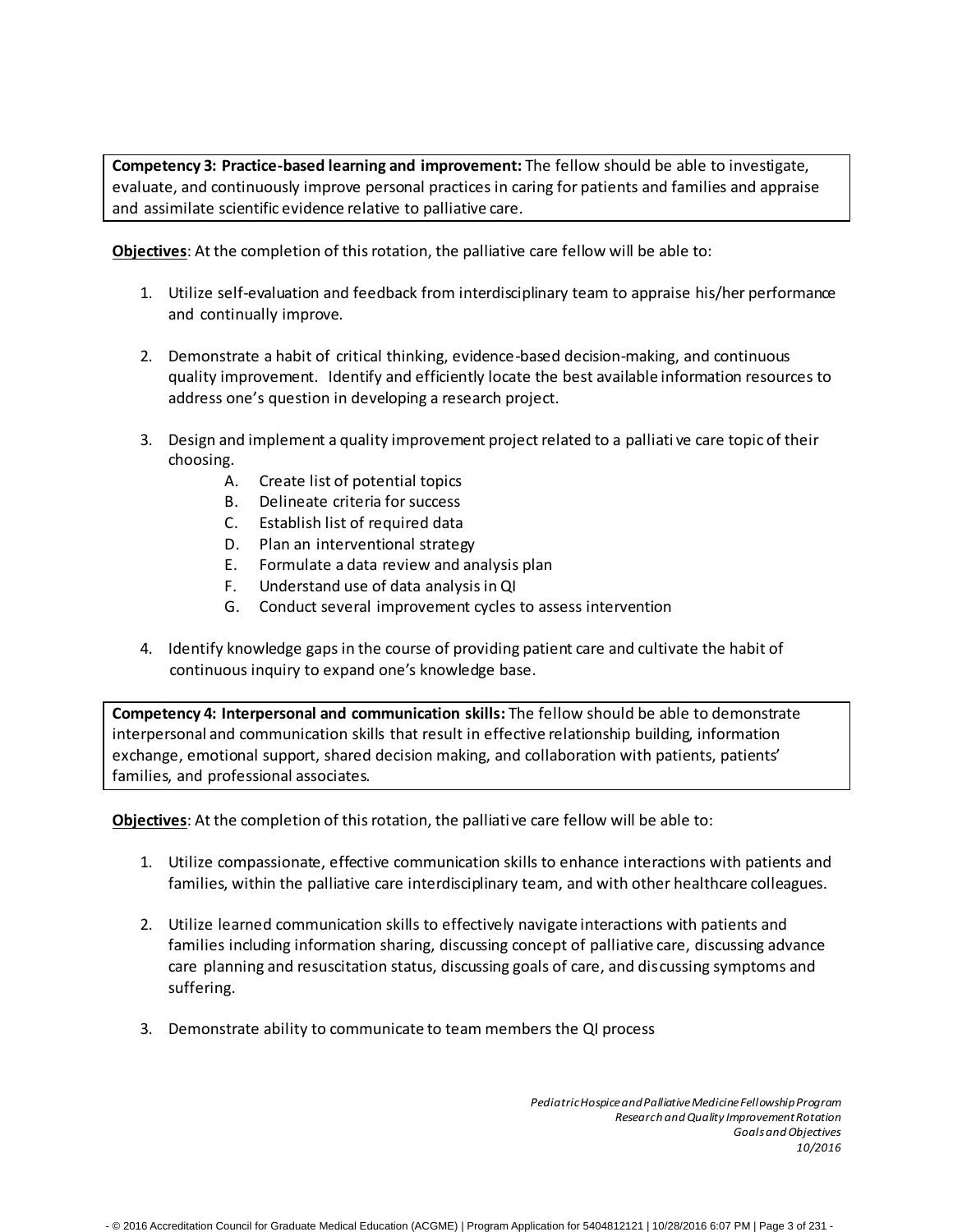- 4. Demonstrate ability to effectively communicate QI interventions and outcome s to other healthcare providers as the project progresses.
- 5. Upon the completion of the project, demonstrate the ability to formally present a quality improvement initiative to other healthcare providers.

**Competency 5: Professionalism:** The fellow should be able to demonstrate a commitment to carrying out professional responsibilities, awareness of his or her role in reducing suffering and enhancing quality of life, adherence to ethical principles, sensitivityto a diverse patient population, and appropriate selfreflection.

**Objectives**: At the completion of thisrotation, the palliative care fellow will be able to:

- 1. Demonstrate care that shows respectful attention to age/developmentalstage, gender, sexual orientation, culture, religion/spirituality, disability, and family interactions.
- 2. Demonstrate ability to balance the needs of patients, families, and team members with one's own need forself-care.
- 3. Recognize the role of self and the role of the system in prevention and disclosure of medical errors.
- 4. Recognize his/her own limits and ask for help when needed
- 5. Discuss the ethics of research, including subject recruitment, informed consent, patient privacy and the role of Institutional Review Boards.
- 6. In performing research that involves seeking information from patients and their families, respect privacy in obtaining such information.

**Competency 6: Systems-based practice:** The fellow should be able to demonstrate an awareness of and responsiveness to the larger context and system of health care, including hospice and other community based services for patients and families, and the ability to effectively call on system resources to provide high-quality care.

**Objectives**: At the completion of thisrotation, the palliative care fellow will be able to:

- 1. Assessthe value of care provided and advocate for care that is cost-effective and represents best practices.
- 2. Describe elements of the healthcare system relative to palliative care and constructs care plans that operate effectively within that system.
- 3. Understand the costs of research